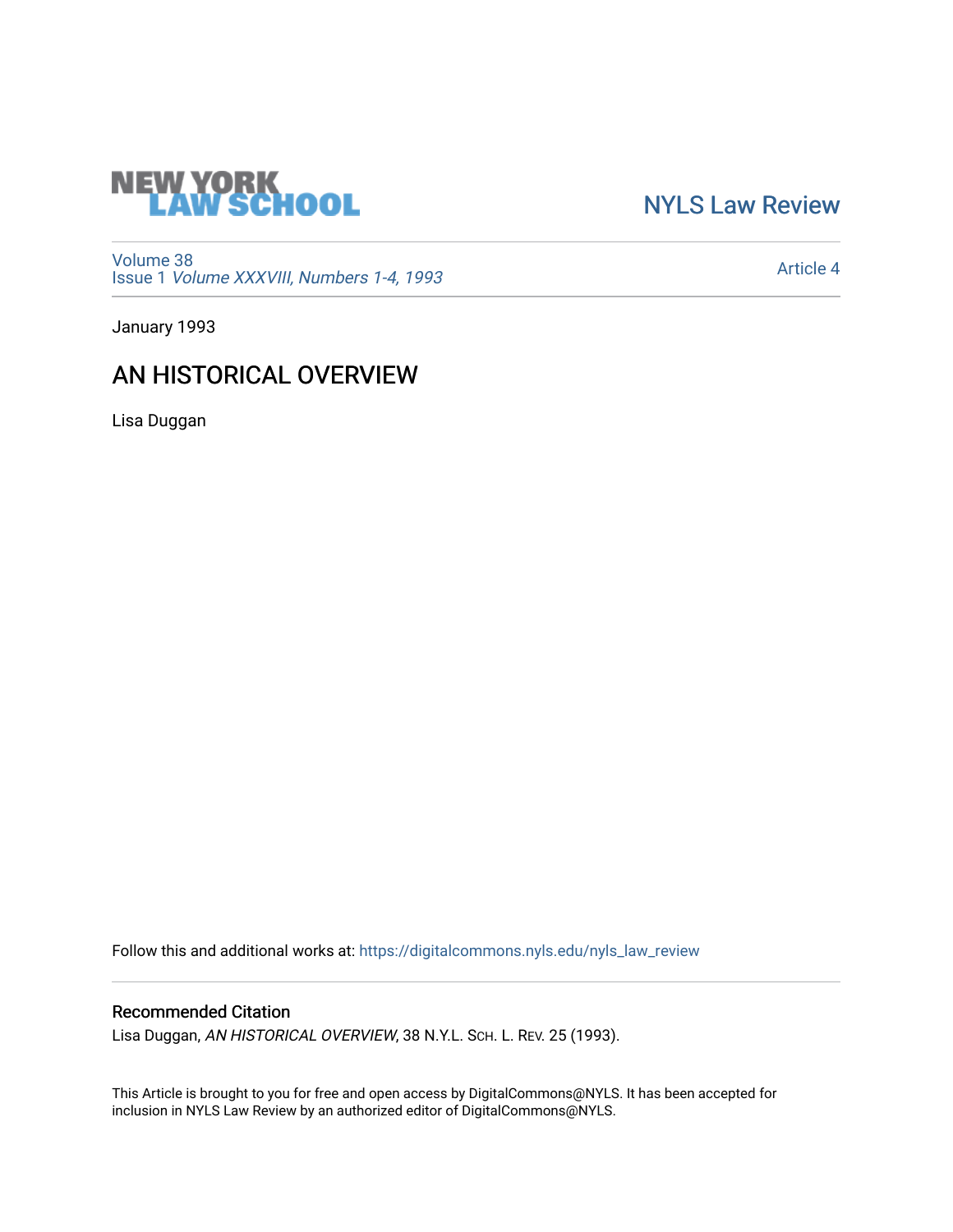#### **AN** HISTORICAL OVERVIEW\*

### **LISA DUGGAN"**

I'm not going to give you a standard history lesson this morning. Instead, **I** want to talk about why feminist historians, as a group, have been **highly** critical of anti-pornography legislation and the politics underlying it.

In the mid-1980s, an acrimonious split developed in the feminist movement after anti-pornography feminists began drafting and campaigning for legislation directed at regulating pornographic expression. This faction, which had until then often stated that its members opposed censorship as a remedy for pornography's misogyny,<sup>1</sup> proposed ordinances in Cambridge,<sup>2</sup> Los Angeles,<sup>3</sup> Minneapolis,<sup>4</sup> and in ordinances in Cambridge,<sup>2</sup> Los Angeles,<sup>3</sup> Minneapolis,<sup>4</sup>

**\*\*** Assistant Professor of American Studies, New York University.

*1. See, e.g.,* CATHARINE **A. MACKINNON,** *"More Than Simply a Magazine": Playboy's Money, in* **FERMNism UNMODIFIED** 134, 140 (1987) ("[N]o one has yet convinced me that extending the obscenity prohibition, liberalizing its application, would do anything but further eroticize pornography. Suppressing obscenity criminally has enhanced its value, made it more attractive and more expensive and a violation to get, therefore more valuable and more sexually exciting. Censoring pornography has not yet delegitimized it; I want to delegitimize it.").

2. In **1985,** voters in Cambridge, Massachusetts, were presented with a ballot question which defined pornography as:

Mhe graphic sexually explicit subordination of women through pictures and/or words that also includes one or more of the following, among others: women are presented dehumanized as sexual objects, enjoying pain or humiliation or rape, tortured or maimed, penetrated **by** objects or animals, or in postures of sexual submission, servility or display.

(On **file** with the *New York Law School Law Review.)* The initiative, which aimed to classify certain types of pornography as sex discrimination, was defeated 13,031 to 9419. *Anti-Pornography Law Defeated in Cambridge,* N.Y. **TIMEs,** Nov. 12, 1985, at A16.

3. Drafted **by** CatharineMacKinnon and Gloria Allred and largely modeled after the Indianapolis ordinance, *see infra* note 5, the Los Angeles ordinance was proposed **in** February **1985 by** the County Commission for Women. *See* Rich Connell, *County to E&plore Adoption of Tough Pornography Law,* **L.A.** TiMEs, **Feb. 27, 1985, §** 2, at **1,** 2. **The** proposal was considered **by** the local Board of Supervisors, two members of which argued for immediate approval, but was rejected when a third and deciding vote was not forthcoming. *See id.* The proposal characterized pornography as "'the graphic sexually explicit subordination of women'" in pictures or words that "dehumanizewomen, present them as sexual objects, or present them in 'postures of sexual submission, servility or display.'" Cathleen Decker, *Coalition Sees Plan as Threat to Free Speech: Feminists Resist Pornography Law, L.A. TIMES, Mar. 16, 1985, § 2, at 1. The proposal would* 

**<sup>\*</sup>** This article was adapted from a speech given at **The** Sex Panic: **A** Conference on Women, Censorship, and "Pornography," May **7-8,** 1993.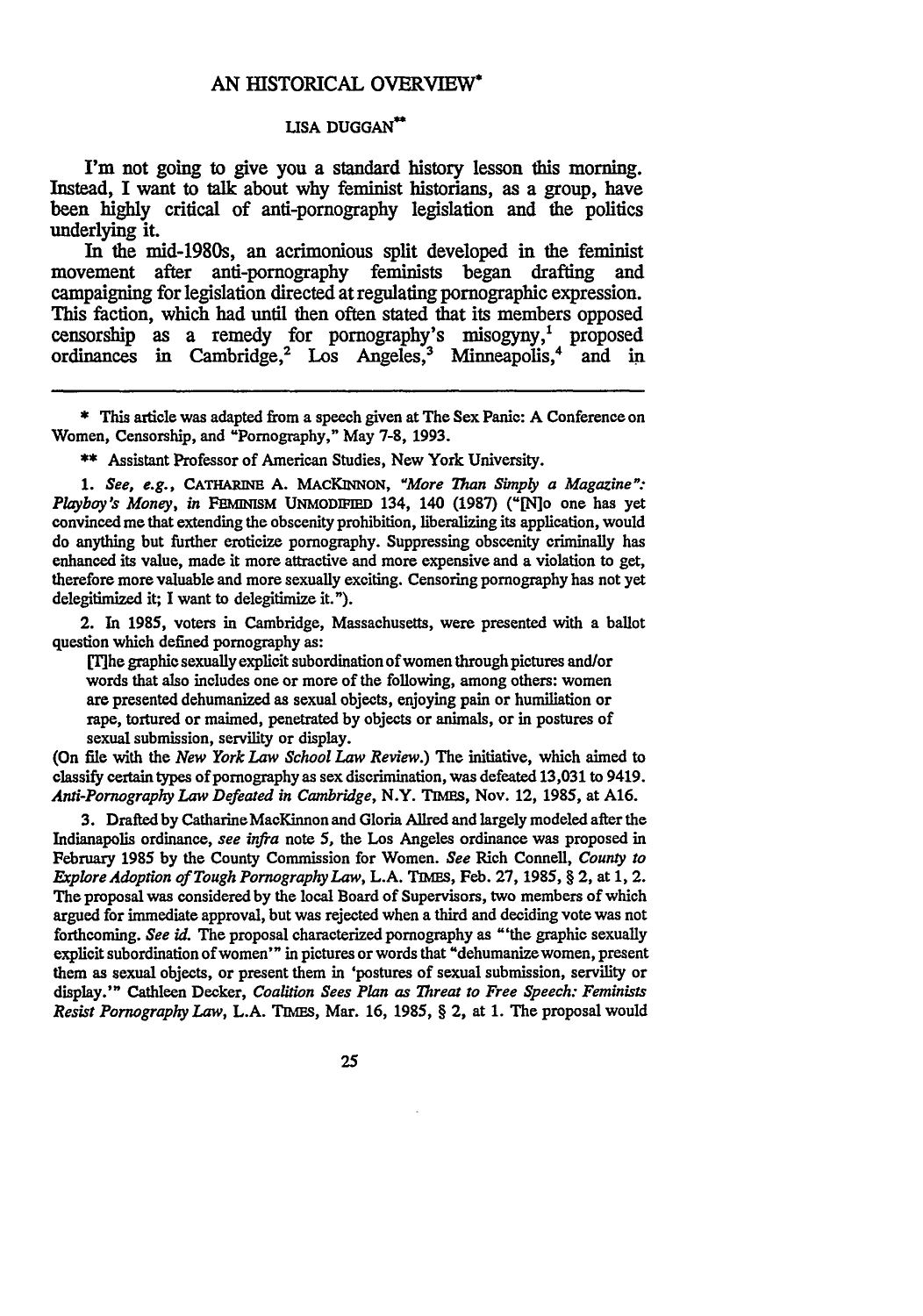Indianapolis,<sup>5</sup> where the proposal was enacted. This split was found among all different **kinds** of feminists and in all different **kinds** of locations. Within the National Organization for Women, among lesbian

have provided women who alleged they were victimized **by** pornography with a cause of action. *Id.* Under the proposal, actionable depictions included "graphic pictorial depictions of sexual abuse and debasement of human beings which encourage, incite or instruct in acts of sexual violence or debasement." (On file with the *New York Law School Law Review.)*

*4. See, e.g.,* Minneapolis, Minn., Ordinance (Dec. **30, 1983;** July **13,** 1984) (amending MINNEAPOLIS, MINN., **CODE OF** ORDINANCES tit. **7,** ch. **139);** Minneapolis, Minn., Ordinance (Dec. **30, 1983;** July **13,** 1984) (amending MINNEAPOLIS, **MINN., CODE** OF ORDINANCES tit. **7,** ch. 141). Although vetoed **by** the mayor, the special findings of the City Council of the City of Minneapolis, contained within the proposal, were that:

pornography contributes to creating and maintaining sex as a basis for discrimination. Pornography is a systematic practice of exploitation and subordination based on sex which differentially harms women. This harm includes dehumanization, sexualexploitation, physicalinjury, intimidation, and inferiority presented as entertainment. The bigotry and contempt it encourages, with the acts of aggression it promotes, diminish opportunities for equality of rights in employment, education, property, public accommodations and public services; promote rape, battery and prostitution and inhibit just enforcement of laws against these acts; contribute significantly to restricting women in particular from full exercise of citizenship and participation in neighborhoods and other civil **life,** damage relations between the sexes; and undermine women's equal exercise of rights to speech and action guaranteed to all citizens under the constitutions and laws of the United States and the State of Minnesota.

*Id.* § 139.10(a)(1) (typeface altered).

*5.* Indianapolis and Marion County, Ind., General Ordinance No. 24, 1984 (Apr. **23,** 1984) (amending INDIANAPOLIS **AND** MARION **COUNTY, IND., CODE** ch. **16,** *§§* **16-1** to -28); Indianapolis and Marion County, **Ind.,** General Ordinance No. *35,* 1984 (June **11,** 1984) (further amending INDIANAPOLIS **AND** MARION **COUNTY, IND.,** CODE ch. **16,** §§ **16-1, -3, -16, -17, -26, & -27).** The City-County Council of Indianapolis and Marion County, Indiana, found an ordinance was necessary because:

[p]omography is a discriminatory practice based on sex which denies women equal opportunities in society. Pornography is central in creating and maintaining sex as a basis for discrimination. Pornography is a systematic practice of exploitation and subordination based on sex which differentially harms women. The bigotry and contempt it promotes, with the acts of aggression it fosters, harm women's opportunities for equality of rights in employment, education, access to and use of public accommodations, and acquisition of real property; promote rape, battery, child abuse, kidnapping and prostitution and inhibit just enforcement of laws against such acts; and contribute significantly to restricting women in particular from full exercise of citizenship and participation in public life, including in neighborhoods.

*Id.* § 16-1(a)(2).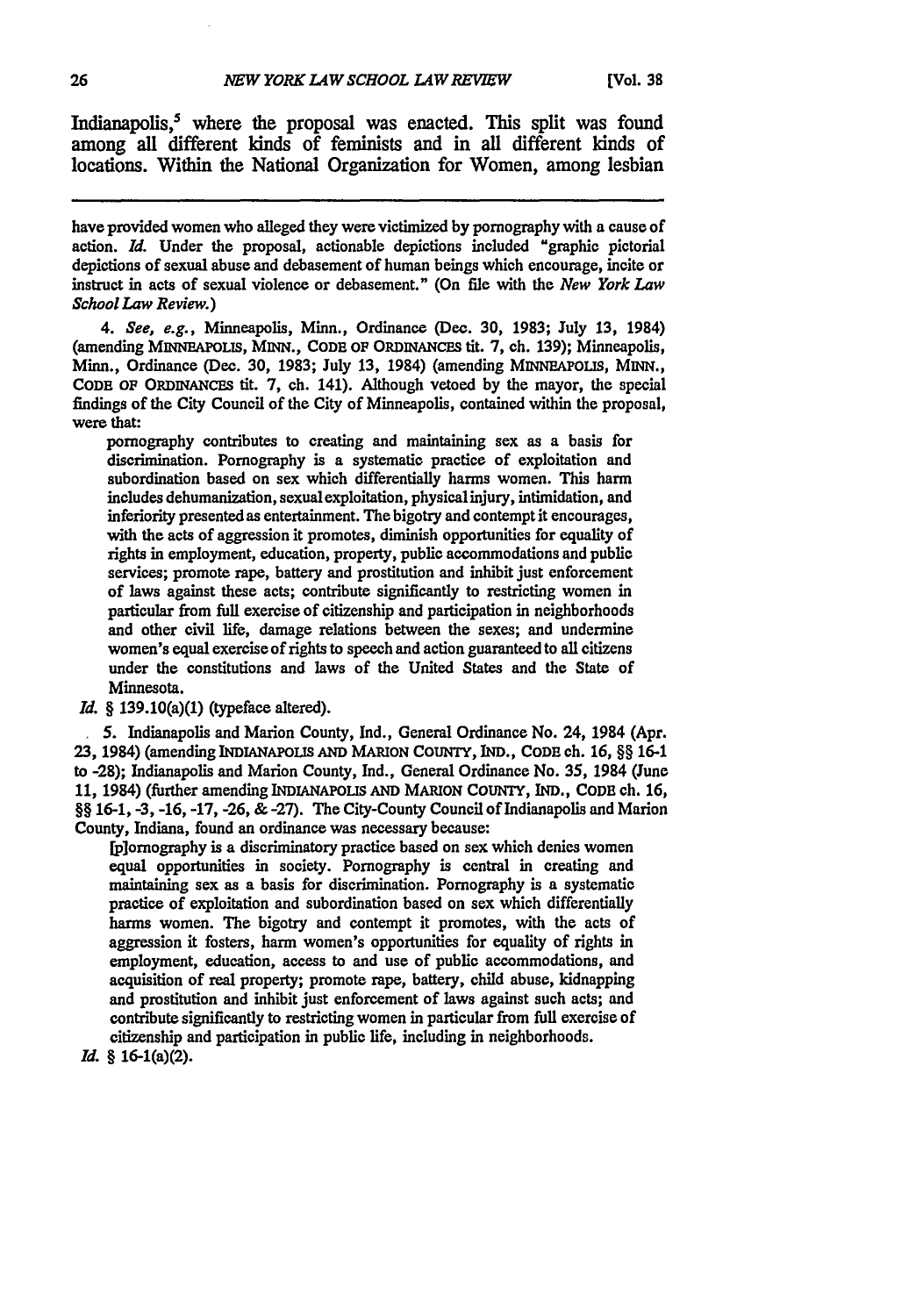feminists, and among various feminist scholars, a heated, intense, and rancorous debate ensued, lasting until about **1986** or **1987,** when most feminist opinion came to oppose the use of this kind of legislation in antipornography campaigns.<sup>6</sup>

But even during this period-sometimes referred to as "The Sex Wars," which is the casual, although bitter reference people use for this period-there was no debate among feminist historians. Feminist historians, almost completely to a woman, almost without exception, opposed this legislative strategy and criticized the political analysis underlying it. Almost immediately, well-known historians, such as Judith Walkowitz,<sup>7</sup> Ellen DuBois, and Linda Gordon,<sup>8</sup> wrote to explain why

7. See Judith R. Walkowitz, Male Vice and Female Virtue: Feminism and the *Politics of Prostitution in Nineteenth-Century Britain, in* POWERS OF DEsIRE: THE PoLmcs **OF SEXUALIrY** 419 (Ann Snitow et al. eds., 1983). The author treats the history of the feminist campaigns against prostitution as a cautionary tale:

We must struggle to live our lives freely, without humiliation and violence. But we have to be aware of the painful contradictions of our sexual strategy, not only for the sex workers who still regard commercial sex as the "best paid industry" available to them, but also for ourselves as feminists. We must take care not to play into the hands of the New Right or the Moral Majority, who are only too delighted to cast women as victims requiring male protection and control, and who desire to turn feminist protest into a politics of repression.

*Id.* at 434 (citing Rosalind P. Petchesky, *Antiabortion, Antifeminism, and the Rise of the New Right,* 7 FEINIST **STUD. 206** (1981)).

8. *See* Ellen **C.** DuBois & Linda Gordon, *Seeking Ecstasy on the Battlefield: Danger and Pleasure in Nineteenth-Centuy Feminist Sexual Thought, in PLEAstRE AND* DANoER: EXPLORING FEMALE SExuALTY 31 (Carole S. Vance ed., 1984). The authors write:

Today, there seems to be a revival of social purity politics within feminism, and it is concern about this tendency that motivates us in recalling its history.

*<sup>6.</sup> See, e.g.,* Amicus Brief of the Feminist Anti-Censorship Taskforce, American Booksellers Ass'n v. Hudnut, **771 F.2d** 323 (7th Cir. 1985) (No. 84-3147), *reprinted in* Nan **D.** Hunter **&** Sylvia A. Law, *Brief Amici Curiae of Feminist Anti-Censorship Taskforce, et aL, in* American Booksellers Association v. Hudnut, 21 **MICH.** J.L. REF. **69 (1987/1988).** The Seventh Circuit held that the Indianapolis ordinance, *supra* note 5, was a content-based restriction and, therefore, violative of the First Amendment. *See* American Booksellers Ass'n v. Hudnut, **771** F.2d 323, **325** (7th Cir. 1985), *aft'd,* 475 U.S. 1001 **(1986).** The brief was signed by a diverse and vast array of feminists, including Kate Millett, author of *Sexual Politics* (1970); Adrienne Rich, lesbian feminist poet and writer, whose books include *Of Woman Born: Motherhood as Experience and Institution* (1976), and *The Fact of a Doorframe: Poems Selected and New* 1950-1984 (1984); Ellen Willis, Professor, New York University Journalism School, and author of *Beginning to See the Light: Pieces of a Decade* (1981); and Susan Estrich, Professor of Law and Political Science, University of Southern California, and author of *Dangerous Offenders: The Elusive Target of Justice* (1984) and *Real Rape* (1987).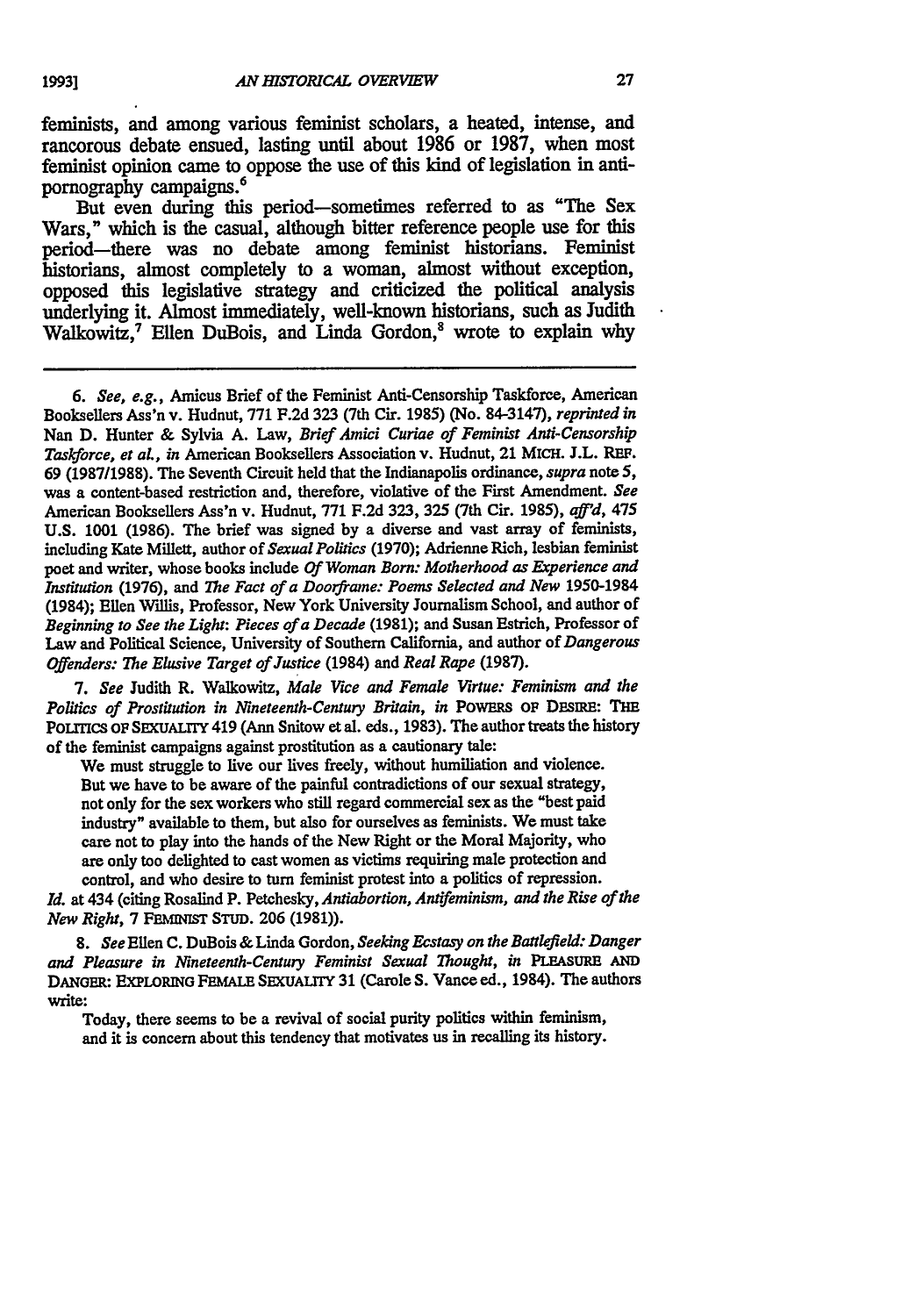this was a problematic strategy for feminism. Given the magnitude and bitterness of the debate, the question arises: why was there no debate among feminist historians? Why was there such widespread agreement that this was a bad course of action?

Given that the legislation was presented as an historical achievement in the campaign against violence against women<sup>9</sup> and as a legal breakthrough for feminists,<sup>10</sup> you would think that feminist historians would at least have had some two-sided conversation about this. Feminist historians had been working very hard for several decades to re-evaluate women's reform campaigns such as the nineteenth- and early-twentiethcentury temperance and social-purity campaigns;<sup>11</sup> they had treated those campaigns seriously to counter the way in which mainstream historians and even progressive male historians had treated them as trivial, comic, or simply Puritanical.<sup>12</sup> Feminists had worked to show that there were serious issues at stake and real feminist angers underlying these campaigns. So, given the similarity between the 1980s' anti-pornography campaign and these earlier campaigns, and the vigorous attempts by feminist historians to get people to take these kinds of reforms seriously, why then would feminist historians be so uniformly critical of the campaigns in the 1980s?

As in the nineteenth century, there is today a feminist attack on pornography and sexual "perversion" in our time, which fails to distinguish its politics from a conservative and antifeminist version of social purity, the Moral Majority and "family protection movement."

#### *Id.* at 43.

*9.* See, e.g., **Artists** Confronting Lies **&** Underhandedness, *Artists ExposeAmerican Civil Liberties Union's* Lies *About Dworkin, MacKinnon, and Pornography,* (Oct. **9, 1992)** (news release, on file with the *New York Law School Law Review)* (hailing the anti-pornography legislation drafted **by** Catharine MacKinnon and Andrea Dworkin as "[c]ivil-rights legislation" designed to "extend a speech right to women, men, children, and transsexuals" that they did not have before: the "presently illegal" right to bring civil suits against pornographers).

**10.** *See id.*

**11.** *See, e.g.,* **BARBARA** L. **EPSTEIN, THE** POLrTICS *OF* **DOMESTICrIY: WOMEN,** EVANGELISM, AND TEMPERANCE IN NINETEENTH-CENTURY AMERICA 107 (1981) (examining temperance as an important issue for women in late nineteenth-century America because "men's drinking symbolized so many of the injustices that women felt" at that time); RUTH ROSEN, THE LOST SISTERHOOD: PROSTITUTION IN AMERICA, 1900-**1918,** at xiii **(1982)** (explaining that women of the nineteenth century felt they must protect their purity **by** challenging prostitution as a source of exploitation of women).

12. *See, e.g.,* Robert W. Gordon, *Law andDisorder,* 64 IND. L.J. **803, 822** (1989) (citing the purity crusades to abolish alcohol and prostitution as just one example of early twentieth-century American attempts **to** impose "a regime of extraordinary conformity on political culture").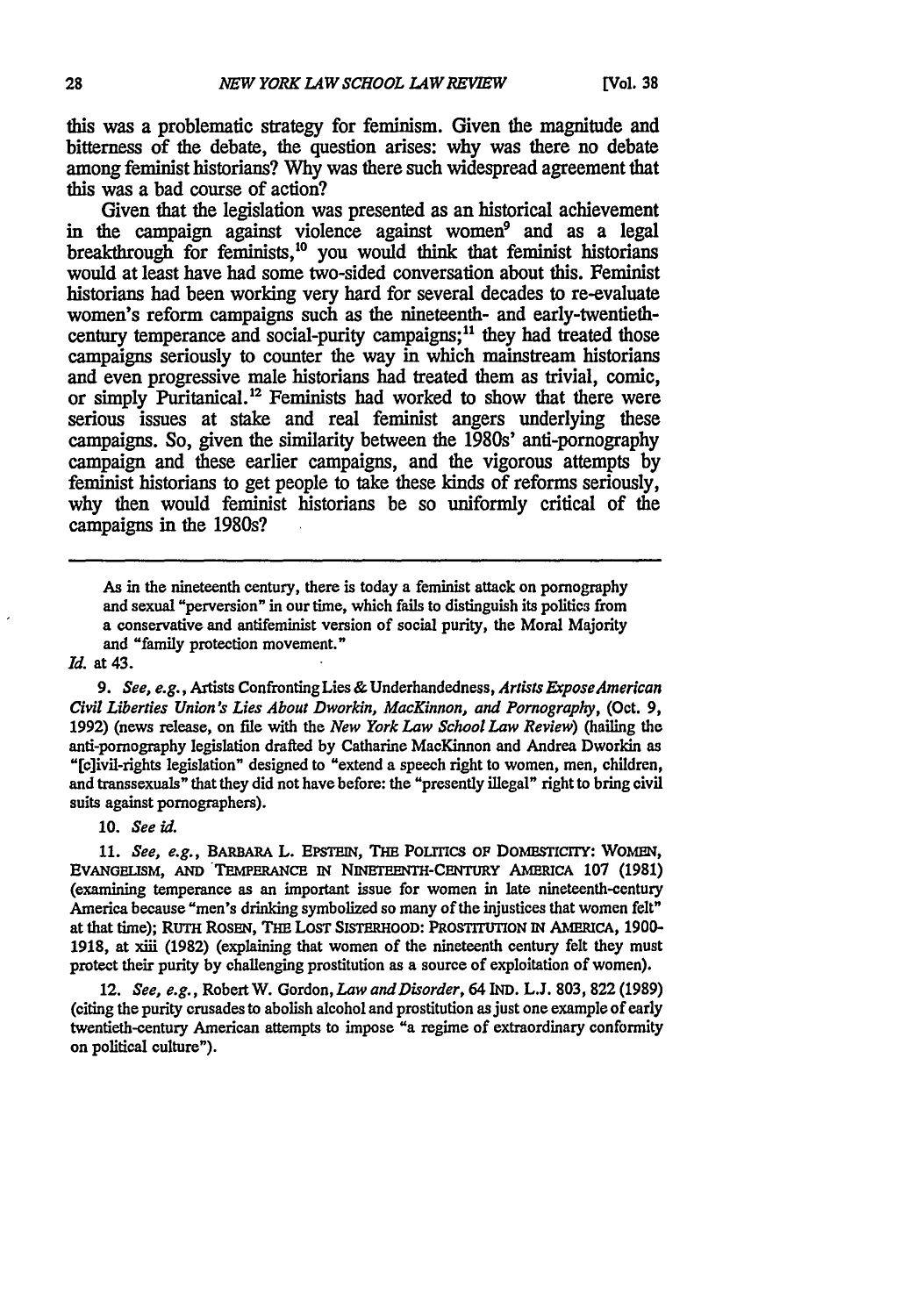The answer has four parts. Four major issues motivated feminist historians to mobilize opposition **to** this strategy and this political analysis.

The first reason comes under the rubric of displacement. I'll give you an historical example and then a current example of what I mean. Much of the rhetoric of the temperance movement in the late-nineteenth and early-twentieth centuries addressed the problems of domestic violence and all-male social spaces such as saloons.<sup>13</sup> But the temperance campaign focused its efforts on *banning* alcohol. Although there were serious problems related to the consumption of alcohol, the notion that the banning of alcohol would address the problem of domestic violence or do anything about all-male social spaces was a very mistaken, displaced strategy. The real issues were not attacked directly because of social and cultural taboos.<sup>14</sup> Instead, energy was displaced onto a campaign to ban alcohol, a campaign that ultimately was a fruitless, counterproductive political strategy. And because feminist historians have looked at these campaigns so closely, they immediately recognized the same kind of displacement when they looked at the anti-pornography campaign.

For a more recent example, let me take you to Suffolk County, New York, in 1984, where a hearing was conducted on whether an antipornography ordinance modeled on the MacKinnon-Dworkin ordinance should be passed."5 The initiative had been organized **by** a right-wing

**13.** *See* **EpsTEIN,** *supra* note **11,** at **102 (indicating** that temperance supporters **accused** men of spending leisure time in saloons, rather than in the home, and saw alcohol as a drug that caused normally gentle men to become violent).

14. *See id.* at **103** (explaining that women in the late nineteenth century did not blame men or the structure of the family directly as causes of the vulnerability that they felt in the home as a result of excessive drinking, but rather blamed the alcohol itself because that was an easier and more socially acceptable form of attack).

*15. See* John Rather, *Pornography Bill Stirs Furor in Suffolk,* N.Y. **TIMEs,** Oct. **7,** 1984, § 11 (Long Island Weekly), at 1, 21. The proposal, which was ultimately enacted, SUFFOLK COUNTY, N.Y., CODE §§ 367-1 to -5 (1993), focused on the display of obscene material, rather than on the inherent baseness of pornography itself, as had other local legislative proposals, *see supra* notes 2-5. The ordinance states:

[T] he unobstructed display of sexual materials in the County of Suffolk which portray obscene sexual performance, deviate sexual performance or simulated sexual conduct, poses a threat **to** the health, safety, morals and general welfare of the people of the County of Suffolk because **it** can encourage and promote anti-social behavior. It **is** further declared that the prominent display of such obscene materials in public areas poses an intrusion upon individual privacy and constitutes a threat to impressionable young people who are indiscriminately exposed to such material.

**SUFFOLK** COUNTY, N.Y., **CODE** § **367-1(A).**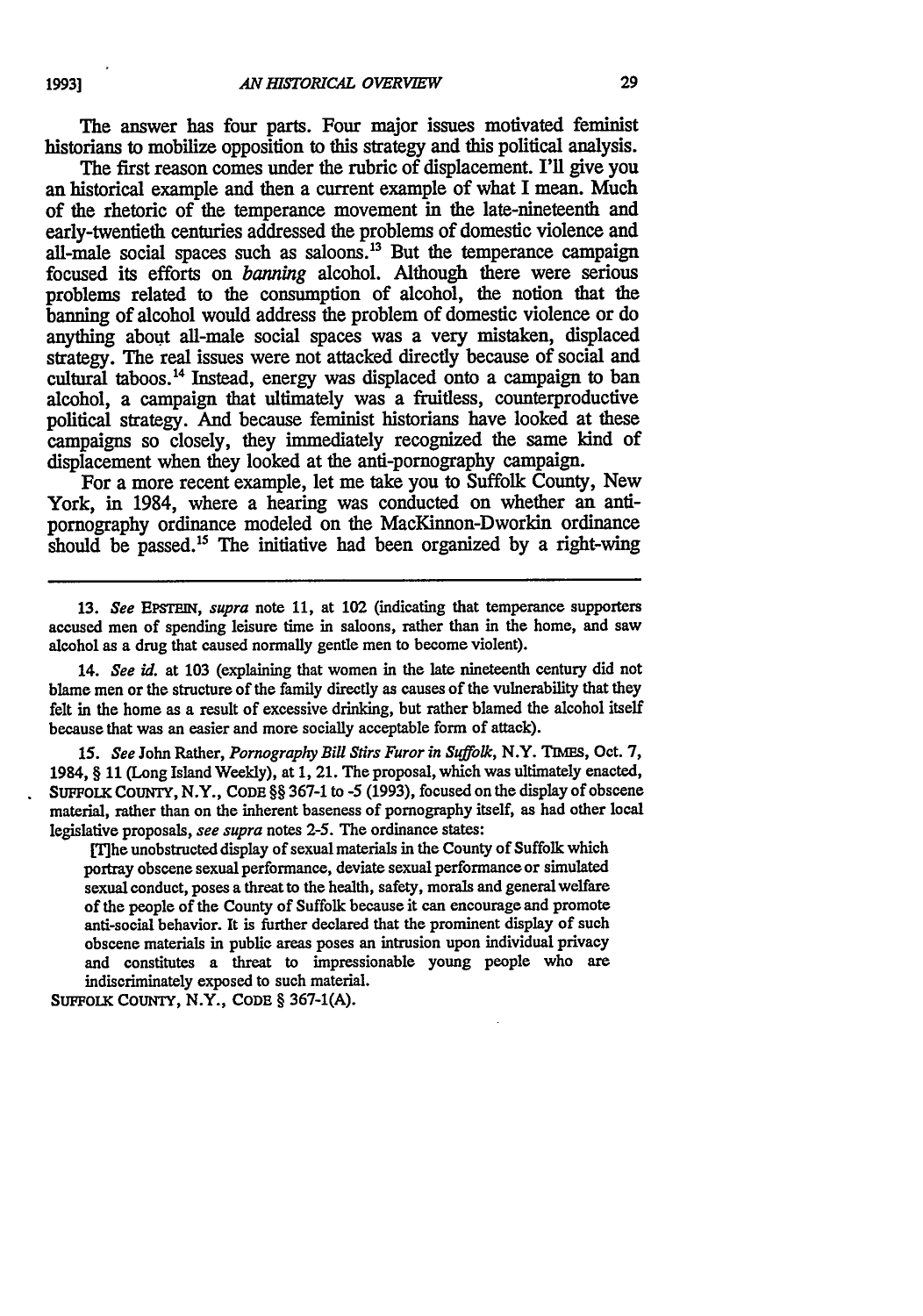person and had a lot of right-wing support.<sup>16</sup> I went to these hearings, where there were mobs of people lined up to speak-and close to fifty percent of those who spoke were men. It seemed that they had come to confess. They would come to the microphone and confess that they had battered their wives, had raped their daughters, but that pornography had made them do it. They would use language like, "pornography came into my home and made me do it." And so, the remedy for these problems was not battered women's shelters. The remedy for these problems was not more aggressive prosecution of rape and sexual assault. Their remedy was an anti-pornography law. They confessed their acts of violence, but did not hold themselves accountable. Instead, they displaced responsibility for their acts onto pornography in exactly the way that is so familiar to people who have looked closely at the temperance campaign. Feminist anger, women's anger at the conditions in their households was displaced onto a campaign for an anti-pornography law instead of being directly applied to things that might have been more useful.

The second reason feminist historians object to anti-pornography campaigns comes under the rubric of alliances and how alliances work. An historical example is the social-purity campaigns in the United States and England, which worked to strengthen anti-prostitution laws at the turn of the century.<sup>17</sup> The feminists who were engaged in the campaign to strengthen anti-prostitution laws were concerned about the economic and sexual vulnerability of young women in the cities.<sup>18</sup> But these feminist campaigners allied themselves with conservatives whose goal was to

**17.** Social-purity campaigns, in Britain and the United States, which began as protests against certain degrading regulations and laws dealing with prostitution, became feminist movements directed toward sponsoring legislation and pushing for legal action to "help victimized" women. *See generally* DuBois & Gordon, *supra* note **8** (discussing the major concerns of the feminist movement for the past 150 years); Walkowitz, *supra* note 7 (explaining the social-purity movement in England as centered on a woman-asvictim viewpoint).

**18.** *See* Walkowitz, *supra* note 7, at 422 (noting that nineteenth-century feminists believed that many women were "forced" into prostitution because they were unable to earn adequate wages from industrial employment, and that, therefore, prostitution was seen as a "paradigm for the female condition, a symbol of women's powerlessness and sexual victimization"); DuBois **&** Gordon, *supra* note 8, at 33 (explaining that, in the 1860s and 1870s, feminists believed economic pressures forced women into earning their living as prostitutes).

**<sup>16.</sup>** *See* Rather, *supra* note **15,** at **1,** 21 (reporting that the bill was proposed by conservative Republican County Legislator Michael D'Andre of Smithtown, New York, who was quoted as saying: "Everyone hides behind the First Amendment... but when we have a decadent society, **I** don't see how we are infringing when all we want is a set of morals  $\dots$ . [-]a far cry from censorship.").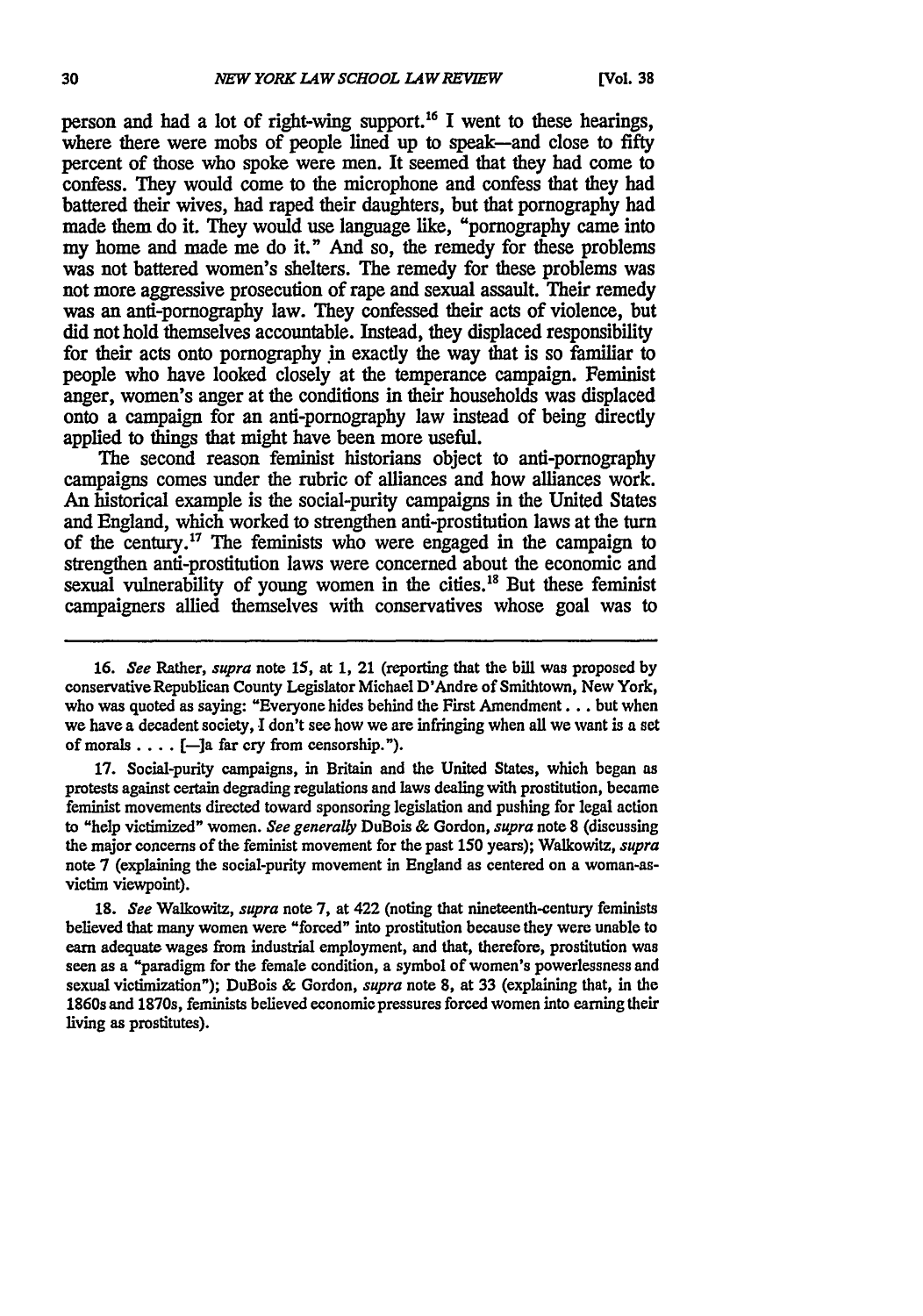enforce morality-not to protect women.<sup>19</sup> These alliances worked to address the immediate problems because conservatives had more social, cultural, and political clout **than** the feminists involved in these campaigns, and it was the conservatives who ultimately shaped the laws and the ways the laws were enforced—not the feminists.<sup>20</sup> So, the alliance of feminists with conservatives in social-purity campaigns (which is something that Judith Walkowitz has written quite extensively about<sup>21</sup>) displaced the energy onto campaigns to suppress prostitution, rather than to do things that actually would work to give women more economic and social resources.

The contemporary example of how forming an alliance can misdirect efforts can be seen in Indianapolis in 1984, where Catharine MacKinnon, who drafted the original anti-pornography ordinance with Andrea Dworkin, worked with Beulah Coughenour,<sup>22</sup> a Stop-ERA activist, and Phyllis Schlafly of the Eagle Forum to pass the ordinance.<sup>23</sup> MacKinnon also worked with the Rev. Greg Dixon, who was the national secretary of the Moral Majority.<sup>24</sup> So, this "feminist law" was passed by the

19. *See* Dubois & Gordon, *supra* note 8, at **37** (describing how feminists campaigned to enforce moral standards through organizations such as the Women's Christian Temperance Union).

20. *See* Walkowitz, *supra* note **7,** at 432-34 (concluding that by the 1880s "feminists had lost considerable authority in the public discussion over sex to a coalition of male professional experts, conservative churchmen, and social purity advocates," who changed the focus of the movement from one directed against state regulation **to** one that used the instruments of the state for repressive purposes, such as "crusades against prostitution, pornography, and homosexuality").

21. *See* generally *id.* (arguing that, while feminists were able to arouse anger among women aimed at control **by** men, the fact that men and conservatives dominated politics prevented feminists from improving the social and economic status of women). For a more in-depth historical account of this subject, **see JUDITH** R. WALKownrz, PROSTITUTION AND VICTORIAN SOCIETY: WOMEN, CLASS, AND THE STATE (1980).

22. Beulah Coughenour, a conservative Republican member of the Indianapolis and Marion County City-County Council, was recruited **by** Mayor William Hudnut **to** introduce the ordinance locally. *See* Lisa Duggan, *Censorship in the Name of Feminism,* **VILLAGE VOICE,** Oct. **16,** 1984, at **11,** 12.

**23.** For an excerpt of the ordinance, see supra note *5.* For a thorough account of the local-and national-politics surrounding the ordinance, see Duggan, *supra* note 22.

24. Duggan, *supra* note 22, at **11, 17** (stating that the Rev. Greg Dixon, pastor of the Indianapolis Baptist Temple, was closely allied with Phyllis Schlafly of the Eagle Forum in that both believe that women, as the "upholders of morality," should **be** the leaders in the fight against pornography). The Moral Majority is a conservative lobbying group founded **by** the Rev. Jerry Falwell. *See, e.g.,* Robert **D.** Hershey, Jr., *Falwel's Gospel Hour Fined for Political Activity, N.Y. TIMES, Apr. 7, 1993, at A16.*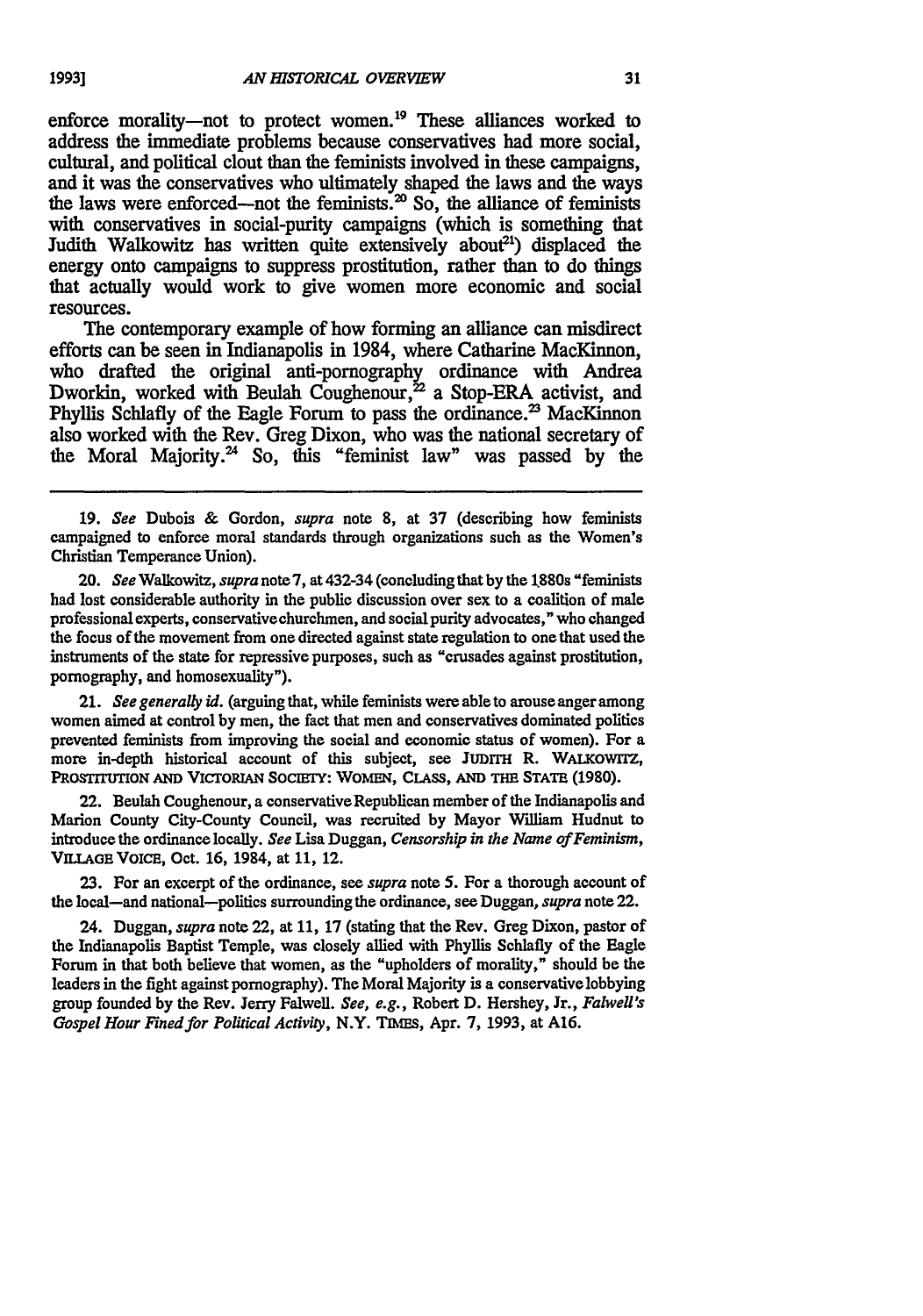overwhelmingly Republican city council.<sup>25</sup> It was opposed locally by feminists,<sup>26</sup> by black politicians,<sup>27</sup> by the gay community,<sup>28</sup> and by the few Democrats on the city council.<sup>29</sup> But in their accounts of the events in Indianapolis, MacKinnon and others insist that there was no intent to form a coalition with conservatives.<sup>30</sup> They say this was a feminist law, that this was a feminist campaign. But the statement that the feminist antipornography movement has never collaborated with the right wing is possible only by reinterpreting Beulah Coughenour's motives as feminist, which is-to put it mildly--a stretch. So, the same problem of collaboration with conservatives, whose agenda is explicitly anti-feminist and misogynist, reappears. The problem has to do with the shaping of the law, the meaning of the law, and the understanding people give the law, as well as how the law is enforced and how it is interpreted by judges.

This problem leads us to the third reason why feminist historians think critically about anti-pornography campaigns and legislative strategies: they inevitably harm women. Among the more appalling examples are the practical applications of the anti-prostitution laws that I just mentioned. Those laws operated to penalize primarily women. Women were arrested

*25. See* Duggan, *supra* note 22, at **16** (reporting that all the Republican councilmembers voted in favor of the ordinance).

**26.** *See id.* at 12 (discussing, for example, how Sheila Suess Kennedy, a local Republican attorney and a public advocate for women's equal rights, spoke out against the ordinance and was angered **by** the fact that anti-women's rights politicians used the opportunity to present themselves with a feminist gloss).

**27.** *See id.* at 12, **16** (noting that many members of Indianapolis's black community feared that efforts to litigate against pornography would overload the Equal Opportunity Board, which was already burdened with a vast number of race and sex discrimination cases).

**28.** *See id.* at 12 (noting that Kathy Sarris, president of Justice, Inc., an Indiana statewide lesbian and gay rights advocacy organization, strongly opposed the ordinance).

**29.** *See id.* at 16 (reporting that although all 24 Republican councilmembers supported the ordinance, all five Democratic members voted against it).

**30.** *See* Catharine A. MacKinnon, *Letter to the Editor,* N.Y. **TIMEs,** Mar. 11, 1990, § 7 (Book Review), at 34 (criticizing a book review and stating that "[a]mong the many legislators with whom we worked on the [Indianapolis] ordinance, *one* [was] a political conservative" and that wherever such ordinances are introduced "liberals and conservatives vote both for it and against it"); *see also* Dorchen Liedholdt, *Introduction* to THE SEXUAL LIBERALS AND THE ATTACK ON FEMINISM at ix, xiv-xv (Dorchen Leidholdt & Janice **G.** Raymond eds., 1990) ("Political reality notwithstanding, sexual liberals floated the rumor that feminists had formed an alliance with conservatives to fight pornography. It didn't matter that the sexual liberals were unable to muster any evidence to support their allegations.").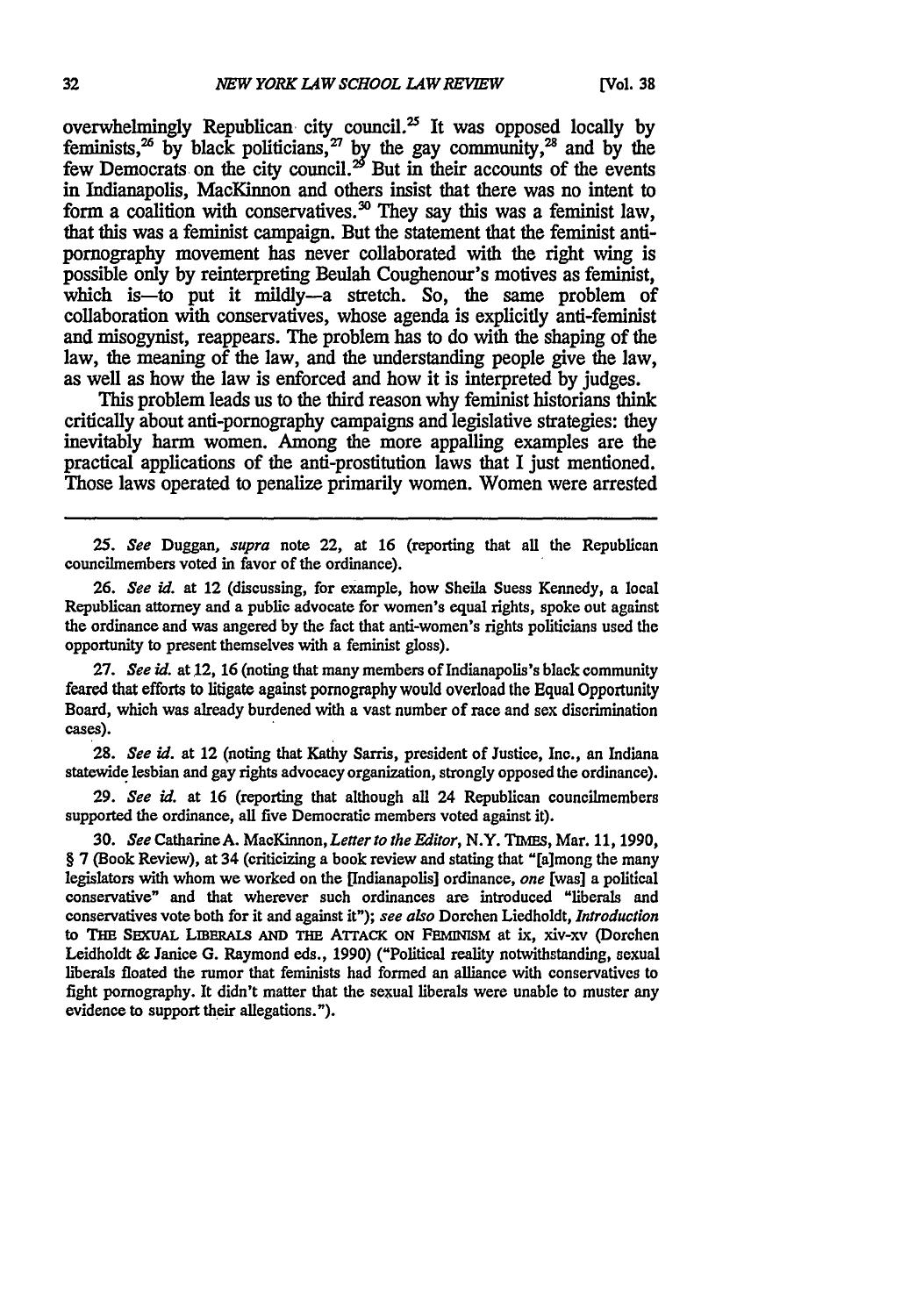under those laws.<sup>31</sup> Women, not men, were harassed under those laws. And those laws ended up making the lives of women in cities more dangerous, more difficult. **A** recent example is the help that MacKinnon has given to the Canadian judiciary in interpreting their obscenity law.<sup>32</sup> Under this "feminist" interpretation the first prosecution was of a lesbian publication.<sup>33</sup> An earlier example is the collaboration of the social-purity movement with figures such as Anthony Comstock to produce laws that resulted in the persecution of Margaret Sanger.<sup>34</sup> The anti-pornography campaigns in some sense helped to motivate and legitimate the notion that obscenity was dangerous, which led the National Endowment for the Arts to discontinue funding several lesbian and gay and feminist **artists.3**

The fourth reason why feminist historians uniformly criticize this strategy concerns the historical analysis underlying it: pornography causes

**32.** *See* Karen Busby, **LEAF** and Pornography: Litigating on Equality and Sexual Representations 1 n.1 (Oct. 1, **1993)** (unpublished manuscript, originally presented at the Toronto conference *Politics of Desire: Pornography, Erotica, Freedom of Expression,* on file with the *New York Law School Law Review)* (stating that the Women's Legal Education and Action Fund's **(LEAF)** factum in *R. v. Butler,* **[1992] 1** S.C.R. *452* (Can.), was written in three weeks **by,** among others, Catharine MacKinnon). The Canadian Supreme Court in *Butler* held that sexually explicit material that is "degrading" or "dehumanizing" is illegal in Canada because of its potential to harm women. *See* 1 S.C.R. at **505.**

**33.** *See International News in Brief. Canada,* ADVOCATE, June 2, **1992,** at **27** (reporting that the first prosecution under Canadian obscenity law, *Glad Day Bookshop, Inc. v. Deputy of Nat'l Revenue for Customs and Excise,* **1992** Ont. **C.J. LEXIS 1296** (July 14, **1992),** involved a lesbian erotic magazine, *Bad Attitude,* sold at Canada's largest gay and lesbian bookstore).

34. *See generally* **ELLEN** CHESLER, WOMAN **OF** VALOR: **MARGARET SANGER AND THE BIRTH** CONTROL **MOVEMENT iN** AMEmCA **(1992)** (discussing the life of Margaret Sanger, who was put in jail in 1917 for distributing contraceptives to women); MARoARET **SANGER,** MY FIGHT **FOR** BiRTH CONTROL **(1969)** (giving an autobiographical account of the author's struggle to supply women with contraceptives at the turn of the century).

*35. See* **MARJORIE HENs, SEX, SN AND** BLASPHEMY: **A GUIDE TO AMERICA'S** CENSORSHIP WARs **132 (1993)** (discussing the National Endowment for the Arts's denial of grants to three homosexual artists, who used themes of gay experiences and homophobia in their work); Carole **S.** Vance, *Misunderstanding Obscenity,* ART **AM.,** May **1990,** at 49 (tracing the development and effect of the **NEA** legislation).

**19931**

<sup>31.</sup> See, e.g., *ROSEN, supra* note **11,** at 19-20, **25** (reporting that judges in the latenineteenth century sent female sexual offenders to reformatories or to county workhouses); Gail Pheterson, *Not Repeating History, in* A VINDICATION **OF THE RiGHTs** OF WHoRES **3** (Gail Pheterson ed,, **1989)** (discussing the repression of prostitutes on an international scale).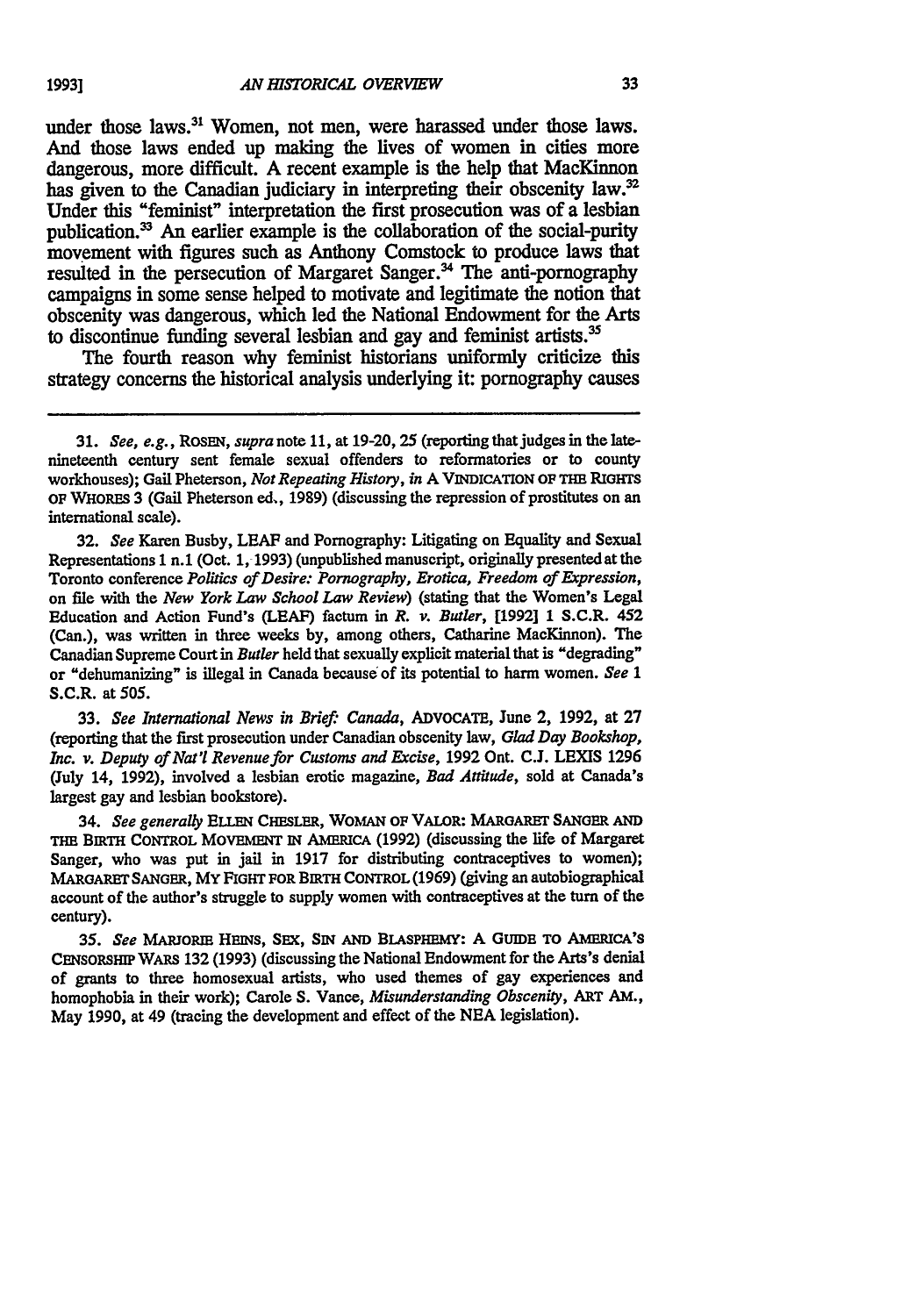misogyny and violence against women.<sup>36</sup> That argument has absolutely no basis as an historical claim because the mass availability of pornography since World War **II** certainly cannot have caused violence and misogyny; they have existed for centuries. This argument has no merit as a cross-cultural claim because the status of women does not increase in societies that suppress sexually explicit materials<sup>37</sup>—whether it's the State of Utah or Saudi Arabia.<sup>38</sup> There is simply no direct correlation between suppressing sexually explicit material and improving the status of women. So, on a.very mechanical level, as a cross-cultural and historical claim, this causal analysis is much too simple.

This is not to say that misogyny and pornography or sexually explicit materials have no importance or that we shouldn't criticize them. Certainly we should, in the same way we criticize and organize against misogyny in television, in novels, in advertising. But it makes as much sense to organize a group called Women Against the Novel as it does to organize Women Against Porn. We're against *misogyny* in sexually explicit materials. We're not against sexually explicit materials per se.

In conclusion, I want to say that this is still very relevant; it isn't just about the 1980s or the turn of the century. Renewed efforts-from the Pornography Victims' Compensation Act<sup>39</sup> to local initiatives<sup>40</sup>—are constantly popping up, attempting to regulate and suppress sexually explicit images and sexually explicit speech. In our strategies we need to carefully separate the question of sexual explicitness from the question of misogyny and the question of violence. We also need to think about what we mean when we casually throw around the word *violence* because much consensual sado-masochistic imagery is referred to as "violence," and distinctions need to be made. We don't always agree about what is or isn't sexist, and we need to talk about that as well. We need to very carefully make these distinctions in our political analysis and in our legislative

36. *See* Wendy Kaminer, *Feminists Against the First Amendment,* ATLANrIc, Nov. 1992, at 111, 114 ("The feminist case against pornography is based on the presumption that the link between pornography and sexual violence is clear, simple, and inexorable. **The** argument is familiar: censorship campaigns always blame unwanted speech for unwanted behavior....").

**37.** *See, e.g.,* Michael **S.** Kimmel, *Does Pornography Cause Rape?,* **ViOLENcE UPDATE** (Sage Newsletters, Seattle, Wash.), June 1993, at 1 (noting, for example, that a study of six cities that had banned the sale of pornography showed no decrease in the incidence of rape, casting doubt on the theory that there is a correlation between rape and the sale of pornography).

**38.** *See* Kaminer, *supra* note 36, at 114 (noting that women are not necessarily safe in Saudi Arabia, although commercial pornography is illegal there).

- 39. **S. 1226,** 101st Cong., **1st** Sess. (1989); **S.** 1521, **102d** Cong., 1st Sess. (1991).
- *40. See supra* notes **2-5** and accompanying text.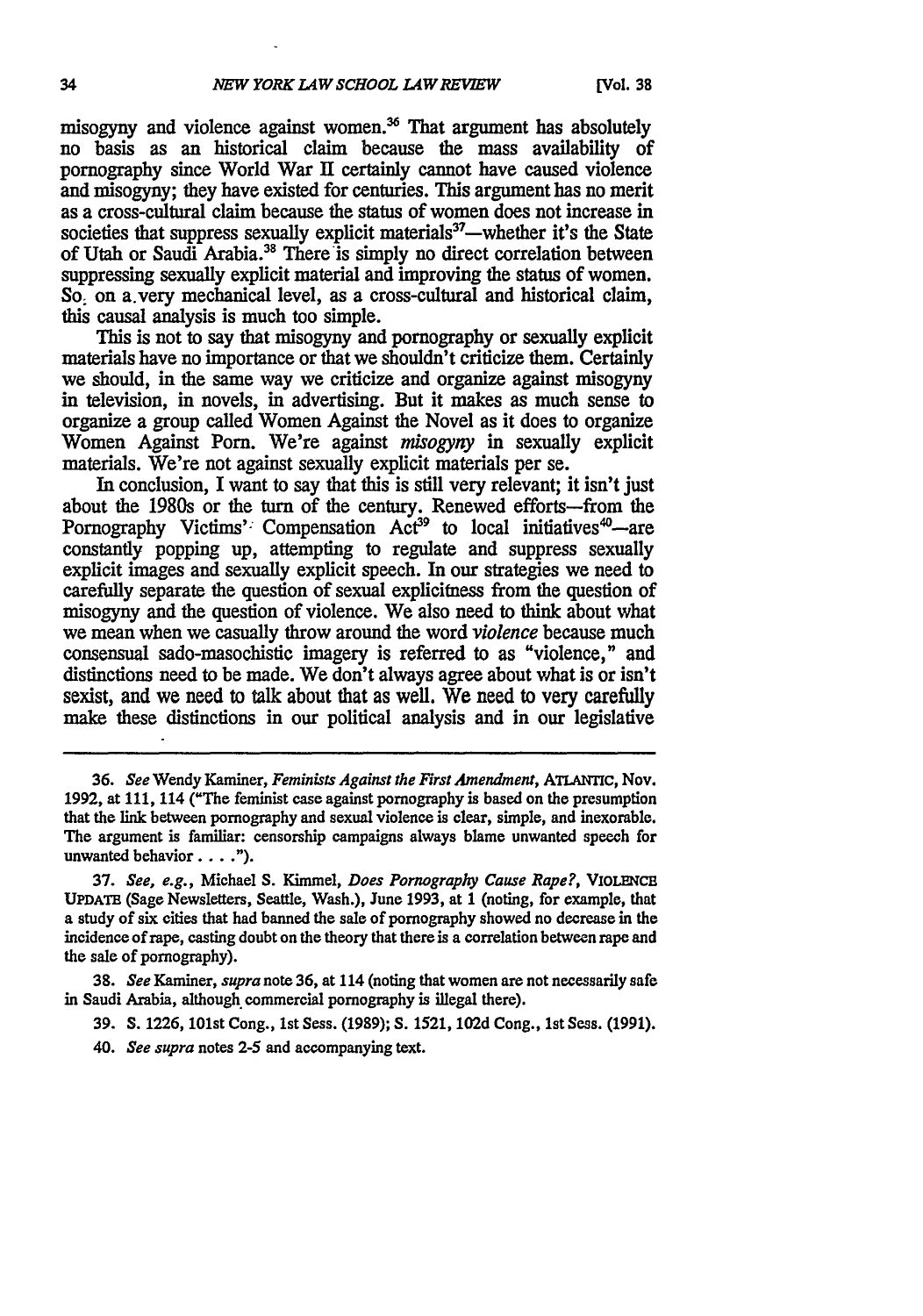efforts because if we do not, we will end up being co-opted into and collaborating with right-wing efforts that are not now-and have never been-in the interests of women or of feminists.

 $\bar{z}$